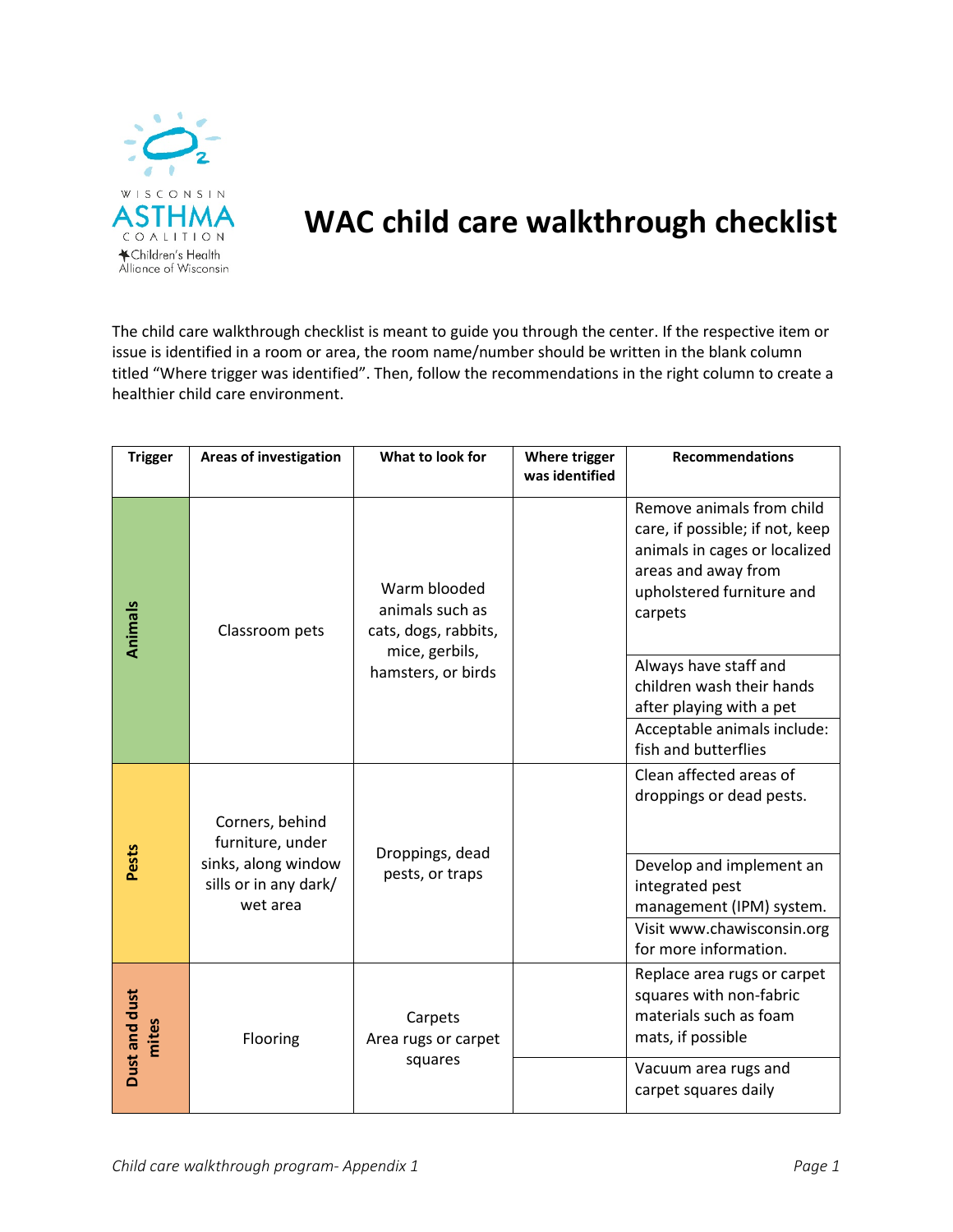|                   |                              | Carpets should be                             |
|-------------------|------------------------------|-----------------------------------------------|
|                   |                              | professionally cleaned; if                    |
|                   |                              | not feasible, follow                          |
|                   |                              | manufacturer guidelines                       |
|                   |                              | when cleaning carpets to                      |
|                   |                              | ensure water removal and                      |
|                   |                              | to limit chemical exposure                    |
| Air vents         | Air vents                    | Regularly dust these areas                    |
|                   |                              | with a damp cloth<br>*Cots and mattresses are |
|                   |                              | washable and sanitized at                     |
|                   |                              | least every five uses or                      |
|                   |                              | when soiled                                   |
|                   |                              |                                               |
|                   |                              | Use dust proof covers on                      |
|                   |                              | pillows and mattresses                        |
|                   |                              | Mattresses without a                          |
|                   |                              | plastic covering should have                  |
|                   |                              | a dust mite covering on it                    |
|                   |                              |                                               |
|                   |                              | Sheets and blankets should                    |
|                   | <b>Bedding (specifically</b> | be washed at least every                      |
| Bedding and sleep | bedding that is not          | five uses in water that is                    |
| areas             | stored or cleaned            | over 120 °F                                   |
|                   | properly)                    | If parents are responsible                    |
|                   |                              | for providing                                 |
|                   |                              | sheets/sleeping                               |
|                   |                              | bags/personal mattresses,                     |
|                   |                              | the child care center should                  |
|                   |                              | provide education to                          |
|                   |                              | parents on washing the                        |
|                   |                              | sleeping accessories                          |
|                   |                              | appropriately                                 |
|                   |                              | Bedding should be stored in                   |
|                   |                              | closed containers when not                    |
|                   |                              | in use                                        |
|                   |                              | Wash fabric curtains in hot                   |
|                   |                              | water (above 130°F) or                        |
|                   |                              | place in the freezer                          |
|                   |                              | overnight on a weekly basis                   |
| Window treatments | <b>Blinds and curtains</b>   | Regularly dust these areas                    |
|                   |                              | with a damp cloth                             |
|                   |                              | Replace curtains and blinds                   |
|                   |                              | with pull down shades                         |
|                   |                              | whenever possible                             |
|                   |                              | Carpets should be removed,                    |
|                   |                              | if possible                                   |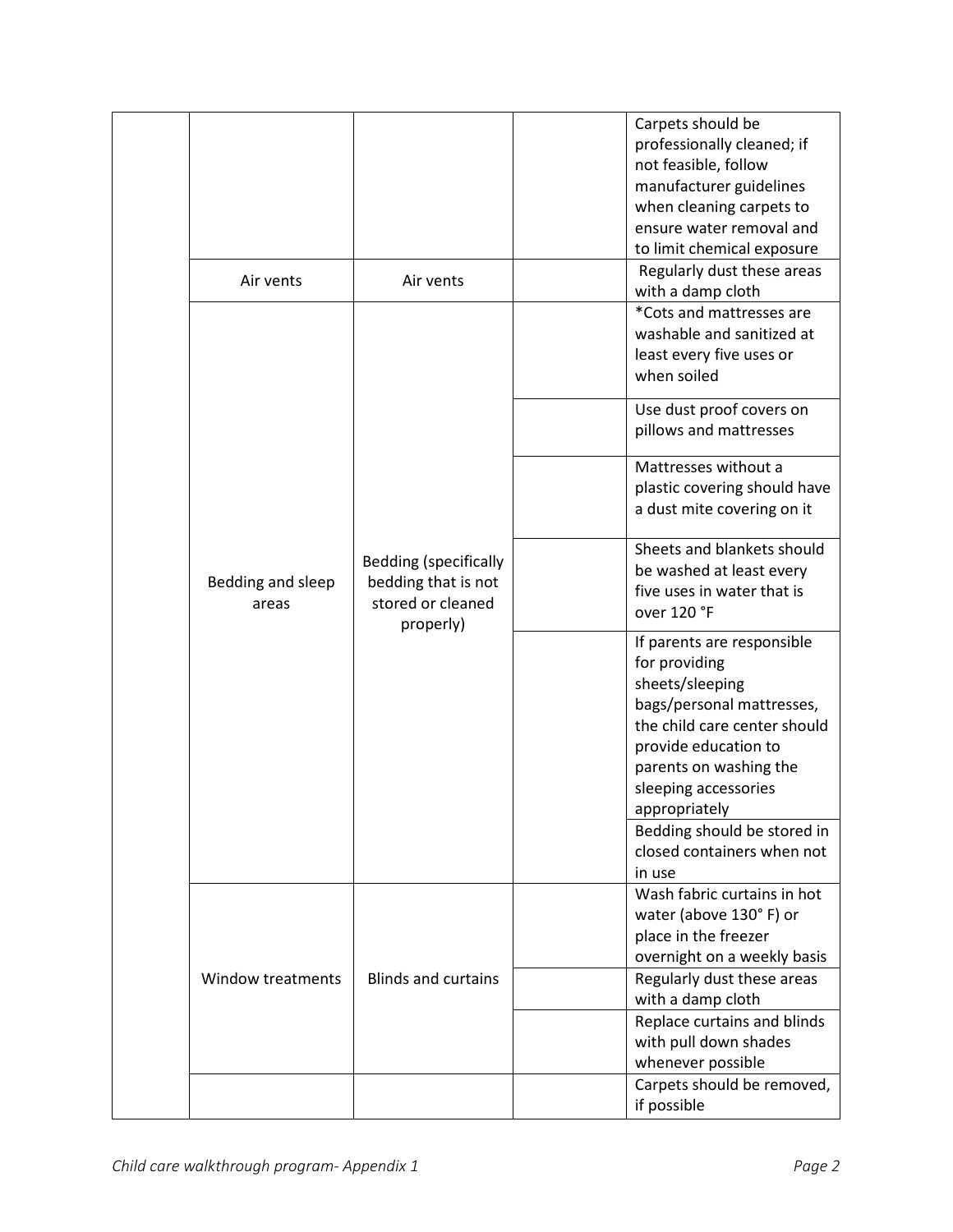|                     | Flooring                                                                                        | Carpets and area<br>rugs                   | If carpets cannot be<br>removed or replaced with<br>hard flooring, carpeting<br>should be vacuumed daily<br>Carpets should be<br>professionally cleaned; if                                   |
|---------------------|-------------------------------------------------------------------------------------------------|--------------------------------------------|-----------------------------------------------------------------------------------------------------------------------------------------------------------------------------------------------|
|                     |                                                                                                 |                                            | not feasible, follow<br>manufacturer guidelines<br>when cleaning carpets to<br>ensure water removal and<br>to limit chemical exposure                                                         |
|                     | Corners, behind<br>furniture, under<br>sinks, along window<br>sills or in any dark/<br>wet area | Dead pests/<br>droppings                   | Key is to remove places for<br>pests to hide and to keep<br>exposed areas free of food<br>and water                                                                                           |
|                     |                                                                                                 |                                            | Develop and implement an<br>integrated pest<br>management system                                                                                                                              |
|                     | Classroom<br>organization                                                                       | General clutter and<br>cleanliness         | Remind staff that papers<br>and clutter are difficult to<br>effectively clean around<br>and clutter collects dust;<br>use environmentally<br>friendly products and clean<br>with a damp cloth |
| Dust and dust mites |                                                                                                 | <b>Furnace filters</b>                     | Have furnace maintained<br>and change filters according<br>to manufacturer's<br>recommendations                                                                                               |
|                     |                                                                                                 | Open bookshelves                           | Avoid open bookshelves as<br>they are great dust catchers                                                                                                                                     |
|                     |                                                                                                 | Stuffed animals or<br>pillows              | Wash stuffed animals or<br>pillows in hot water (above<br>130° F) or place in the<br>freezer overnight at least<br>once weekly.                                                               |
|                     |                                                                                                 | Upholstered or<br>stuffed chairs           | Remove all upholstered<br>furniture and replace with<br>wooden or plastic furniture.<br>Vacuum furniture once a<br>week when children are not<br>in attendance.                               |
|                     |                                                                                                 | Toys, stuffed<br>animals, crayons,<br>etc. | Store items in closed<br>containers when not in use.                                                                                                                                          |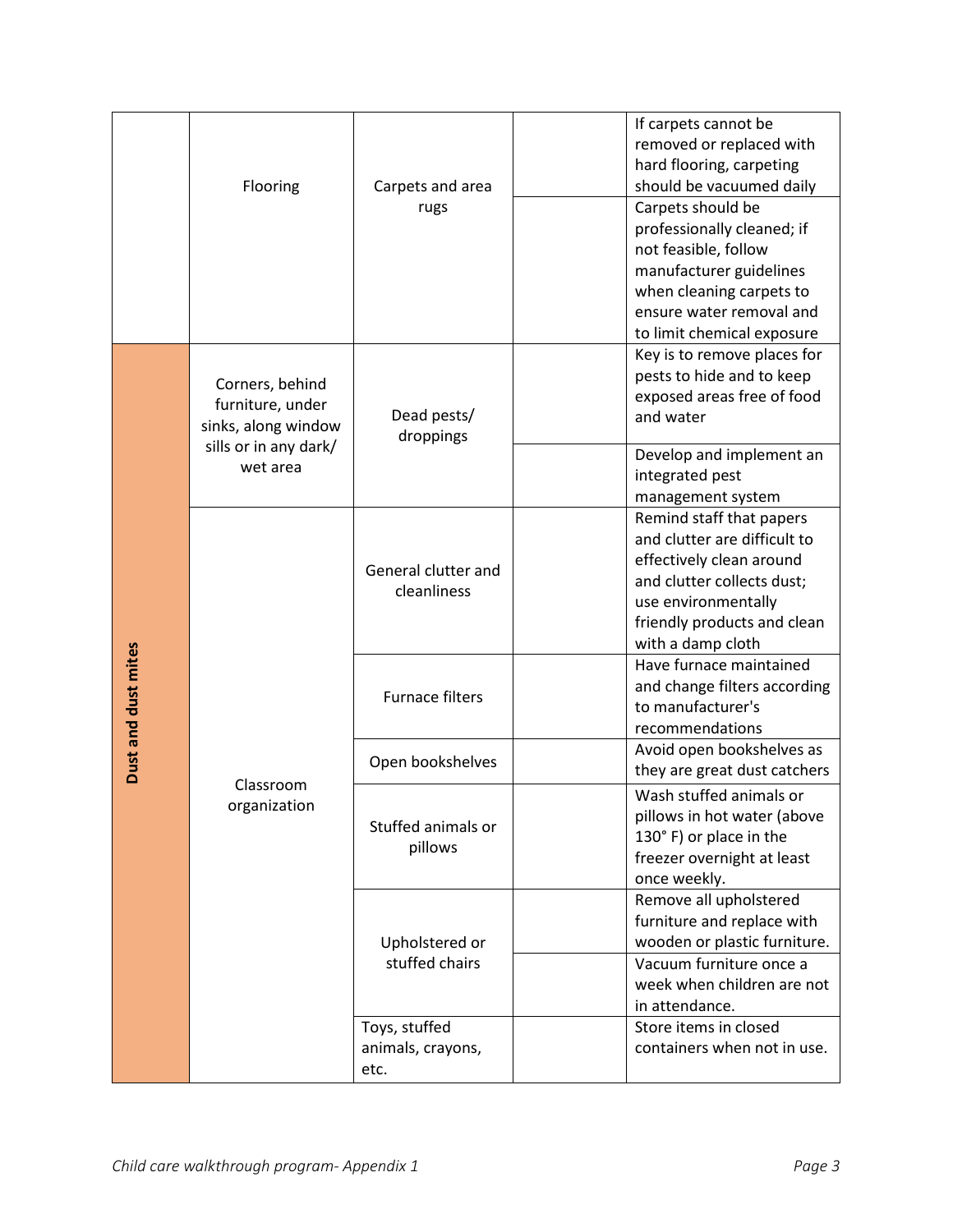| Odors                                                | Storage areas for<br>cleaning products                            | <b>Cleaning supplies</b>                                             | **Appropriate disinfectant<br>solutions are made with<br>either bleach or a<br>quaternary ammonia<br>solution; more details can<br>be found in the tips section<br>of the report.                                                                                                                                                                                                                                                                                                          |  |
|------------------------------------------------------|-------------------------------------------------------------------|----------------------------------------------------------------------|--------------------------------------------------------------------------------------------------------------------------------------------------------------------------------------------------------------------------------------------------------------------------------------------------------------------------------------------------------------------------------------------------------------------------------------------------------------------------------------------|--|
|                                                      |                                                                   | <b>Cleaning supplies</b>                                             | <b>BEST: Limit parents or</b><br>guardians from supplying<br>cleaning products.<br><b>BETTER: Provide parents or</b><br>guardians a list of approved<br>cleaning products, that are<br>asthma friendly.<br>Allow adequate time for<br>area to air-out after<br>disinfecting before children<br>are allowed to return.<br>All chemicals should be<br>stored away from child play<br>areas and inaccessible to<br>children.<br>Disinfecting should occur<br>when children are not<br>around. |  |
|                                                      |                                                                   | Chlorine and other<br>cleaning products<br>for pools and hot<br>tubs | Ensure there is plenty of<br>fresh air and/or ventilation<br>when using cleaning<br>products with strong odors<br>and vapors.                                                                                                                                                                                                                                                                                                                                                              |  |
|                                                      | Paint supplies for<br>building<br>maintenance and art<br>supplies | Paint for walls                                                      | Eliminate all lead-based<br>paint and other toxic<br>materials.<br>Only use low odor paints<br>and low VOC paints<br>Paint walls when children<br>are not present and have<br>enough time to air out the<br>area; ventilate the area<br>while painting                                                                                                                                                                                                                                     |  |
|                                                      | Scented items such<br>as:                                         | Candles                                                              | Candle are not<br>recommended for child<br>care facilities.<br>Certain essential oils are                                                                                                                                                                                                                                                                                                                                                                                                  |  |
|                                                      |                                                                   | <b>Essential oil diffuser</b>                                        | asthma triggers, and is not<br>recommended to be used in<br>the child care facilities.                                                                                                                                                                                                                                                                                                                                                                                                     |  |
| Child care walkthrough program- Appendix 1<br>Page 4 |                                                                   |                                                                      |                                                                                                                                                                                                                                                                                                                                                                                                                                                                                            |  |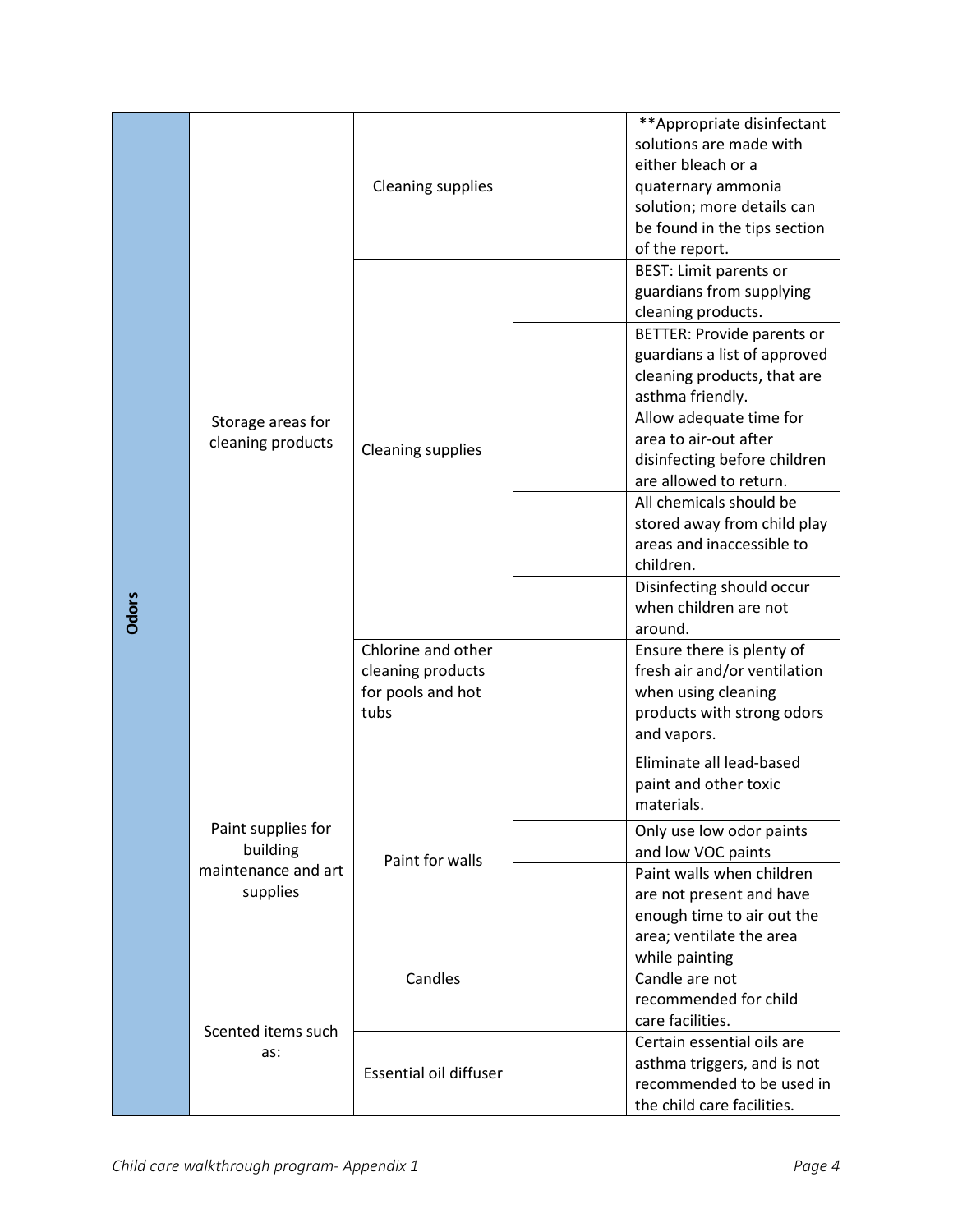|                      |                                                                              | Perfume                                            | Perfume should be used<br>sparingly by staff and<br>students                                                                                                    |
|----------------------|------------------------------------------------------------------------------|----------------------------------------------------|-----------------------------------------------------------------------------------------------------------------------------------------------------------------|
|                      |                                                                              | Plug in/air<br>fresheners                          | All scented items should be<br>restricted in all child care<br>rooms                                                                                            |
|                      |                                                                              | Potpourri                                          | Limit the use of potpourri in<br>areas where children are                                                                                                       |
|                      |                                                                              |                                                    | Create a no-smoke policy<br>for building at all times,<br>including electronic<br>cigarettes; this should<br>include a 15-25 feet<br>distance from the entryway |
|                      |                                                                              | Smoke odor                                         | Create a thirdhand smoke<br>policy, where staff and<br>children may not smell of<br>smoke when at child care,<br>including electronic<br>cigarettes             |
|                      |                                                                              | Stale smell around<br>plants, sinks, or<br>windows | Limit number of plants,<br>require watering trays and<br>encourage regular<br>maintenance, (such as<br>tossing dead leaves,<br>emptying full water trays)       |
|                      |                                                                              | Personal<br>refrigerators                          | Prohibit personal<br>refrigerators; communal<br>refrigerators should have<br>an unbending solid surface,<br>such as a rubber tray to<br>catch residual water    |
| Mold/moisture/mildew | Appliances including:                                                        | Water located near<br>or under appliance           | Sinks should be wiped, in<br>and around, after every use                                                                                                        |
|                      |                                                                              |                                                    | Appliances should not be<br>kept near or on carpeting<br>due to drips and potential<br>mold growth.                                                             |
|                      | All rooms where<br>children are in,<br>particularly ones in<br>lower levels. | Humidity over 60%                                  | Invest in a dehumidifier to<br>keep control of humidity<br>levels in the area                                                                                   |
|                      | <b>Bathroom facilities</b>                                                   | Discolored spots                                   | Bathrooms should be<br>cleaned regularly                                                                                                                        |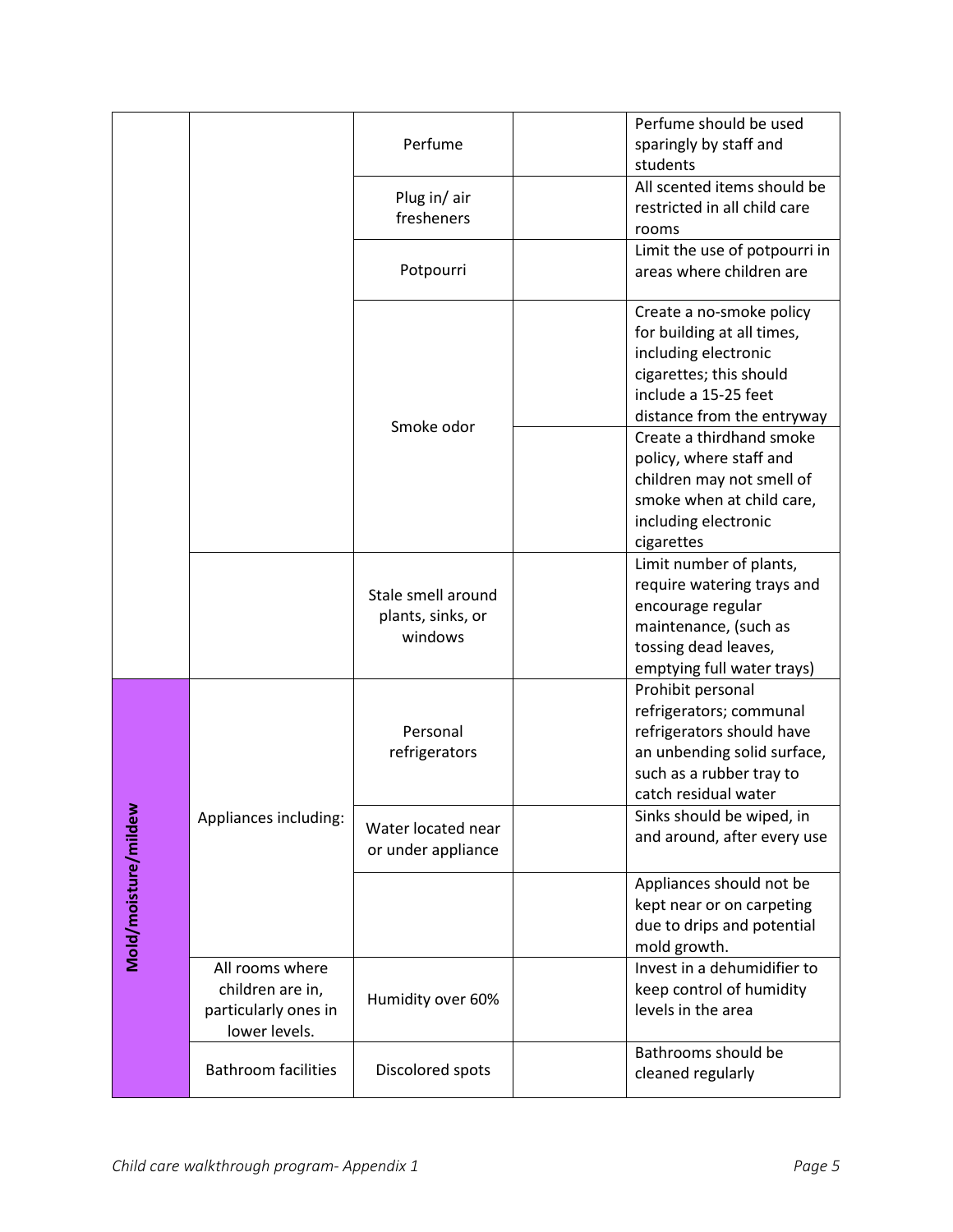|                      | <b>Standing water</b>           | Bathrooms should be free<br>of standing water on sinks<br>and floors                                                                                                                                                                                                                                                                                                                                                                |
|----------------------|---------------------------------|-------------------------------------------------------------------------------------------------------------------------------------------------------------------------------------------------------------------------------------------------------------------------------------------------------------------------------------------------------------------------------------------------------------------------------------|
|                      | Stale smell and<br>humid air    | Vent bathrooms to the<br>outside to control humidity<br>and odors                                                                                                                                                                                                                                                                                                                                                                   |
| Other considerations |                                 | There is no practical way to<br>eliminate all molds indoors;<br>the way to control indoor<br>mold growth is to control<br>moisture; clean the mold<br>from the surface it's<br>growing on and dry the<br>surface thoroughly;<br>completely dry damp or<br>wet surfaces within 24 to<br>48 hours to avoid mold<br>growth<br>Identify the source of<br>moisture and fix the issue;<br>remove the section of<br>ceiling with the stain |
|                      | <b>Cleaning supplies</b>        | Mops, mop buckets and<br>brooms should be in an<br>area where they can<br>completely dry                                                                                                                                                                                                                                                                                                                                            |
|                      | Exhaust fan                     | Use exhaust fan(s) when<br>cooking                                                                                                                                                                                                                                                                                                                                                                                                  |
|                      | Garbage containers              | Should be watertight sealed<br>and emptied daily                                                                                                                                                                                                                                                                                                                                                                                    |
|                      | Standing water                  | Identify the source of<br>moisture and fix the issue; a<br>clogged drain is a common<br>problem that leads to<br>standing water                                                                                                                                                                                                                                                                                                     |
|                      | Carpeting or rug                | When possible, put hard<br>flooring around sink area                                                                                                                                                                                                                                                                                                                                                                                |
|                      | next to sink<br>Walk - off mats | All entrances should have<br>walk-off mats                                                                                                                                                                                                                                                                                                                                                                                          |
|                      | Wall decorations                | Remove wall decorations<br>periodically to prevent<br>mold growth from the<br>moisture that could build<br>up in between the wall and<br>wall decorations                                                                                                                                                                                                                                                                           |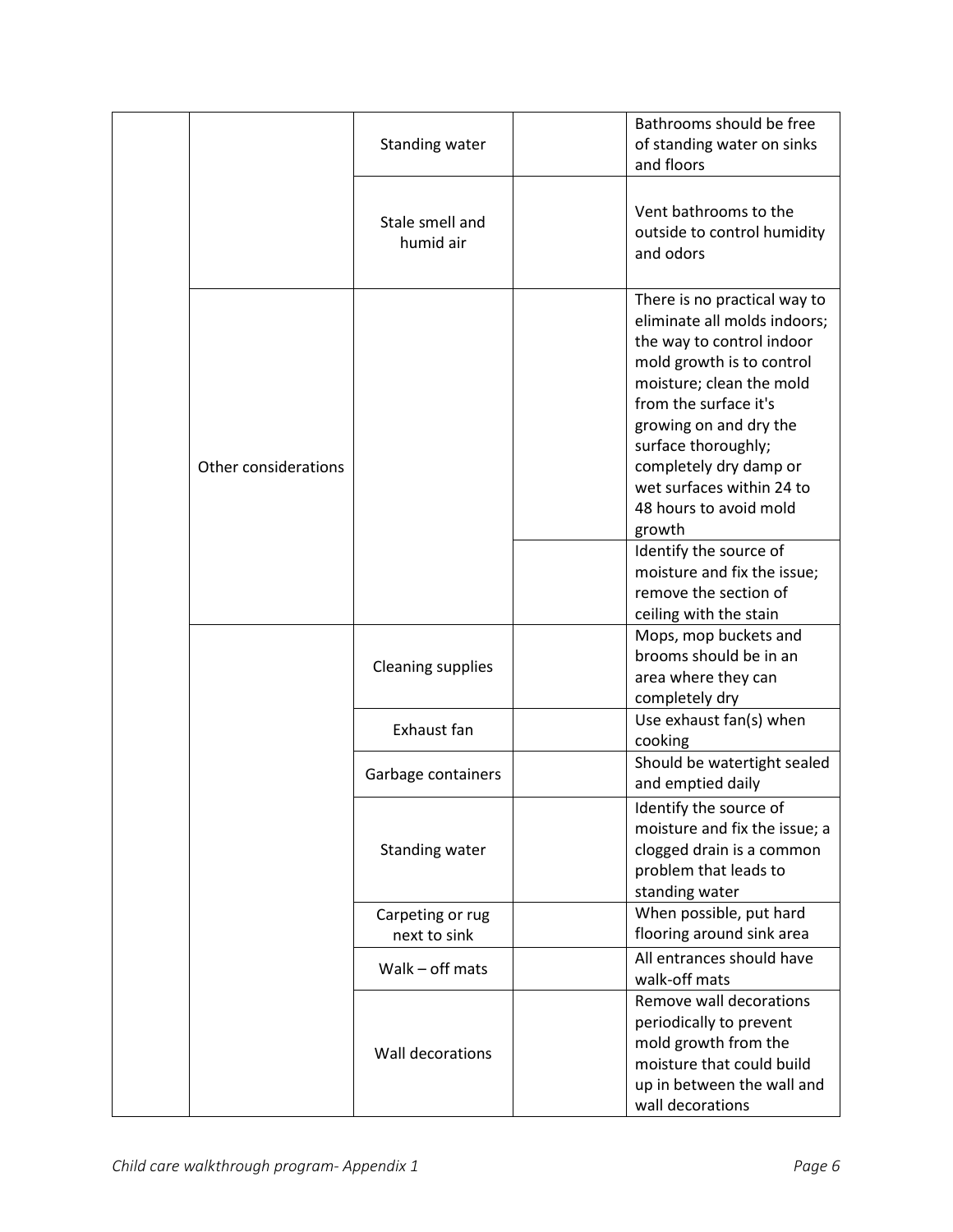|                                                 |                                                                                                                                                                        |                                                           | *Van/car/bus should be<br>clutter-free and cleaned<br>daily                                                                                                                                                                                                                                                           |
|-------------------------------------------------|------------------------------------------------------------------------------------------------------------------------------------------------------------------------|-----------------------------------------------------------|-----------------------------------------------------------------------------------------------------------------------------------------------------------------------------------------------------------------------------------------------------------------------------------------------------------------------|
| Asthma triggers related to vehicles             | Transportation<br>options                                                                                                                                              | Inside the vehicle                                        | Mats should be vacuumed<br>daily and cleaned regularly<br>especially during weather<br>that could bring in mud,<br>salt, and other triggers<br>All scented items should be<br>restricted in transportation<br>vehicles<br>Create a no-smoke policy<br>for vehicle at all times,<br>including electronic<br>cigarettes |
|                                                 | Outside the vehicle                                                                                                                                                    | Exhaust from<br>vehicles in parking<br>zone               | Create a thirdhand smoke<br>policy, where staff may not<br>smell of smoke when<br>driving vehicle, including<br>electronic cigarettes<br>Turn off engine for when<br>the vehicle is stopped for<br>more than 10 seconds                                                                                               |
|                                                 | Outdoor play area<br>including:                                                                                                                                        | Wet areas in<br>playgrounds                               | Areas should be well-<br>drained                                                                                                                                                                                                                                                                                      |
|                                                 |                                                                                                                                                                        | Wood treated with<br>creosote                             | Should be eliminated or not<br>accessible to children                                                                                                                                                                                                                                                                 |
| door play areas<br>Asthma triggers found in out | Air Quality Index<br>(AQI) provides<br>details on how clean<br>or polluted the<br>outdoor air is, along<br>with associated<br>health effects that<br>may be of concern |                                                           | Check the AQI at<br>airnow.gov to learn what<br>actions you should take<br>before going outside to play                                                                                                                                                                                                               |
|                                                 | Pool, wading pool or<br>hot tub                                                                                                                                        | Standing water;<br>discolored spots;<br>cleaning supplies | These sources should be<br>free of mold and cleaned<br>weekly or when mold is<br>exposed                                                                                                                                                                                                                              |
|                                                 | Child care walkthrough program- Appendix 1                                                                                                                             |                                                           | Page 7                                                                                                                                                                                                                                                                                                                |